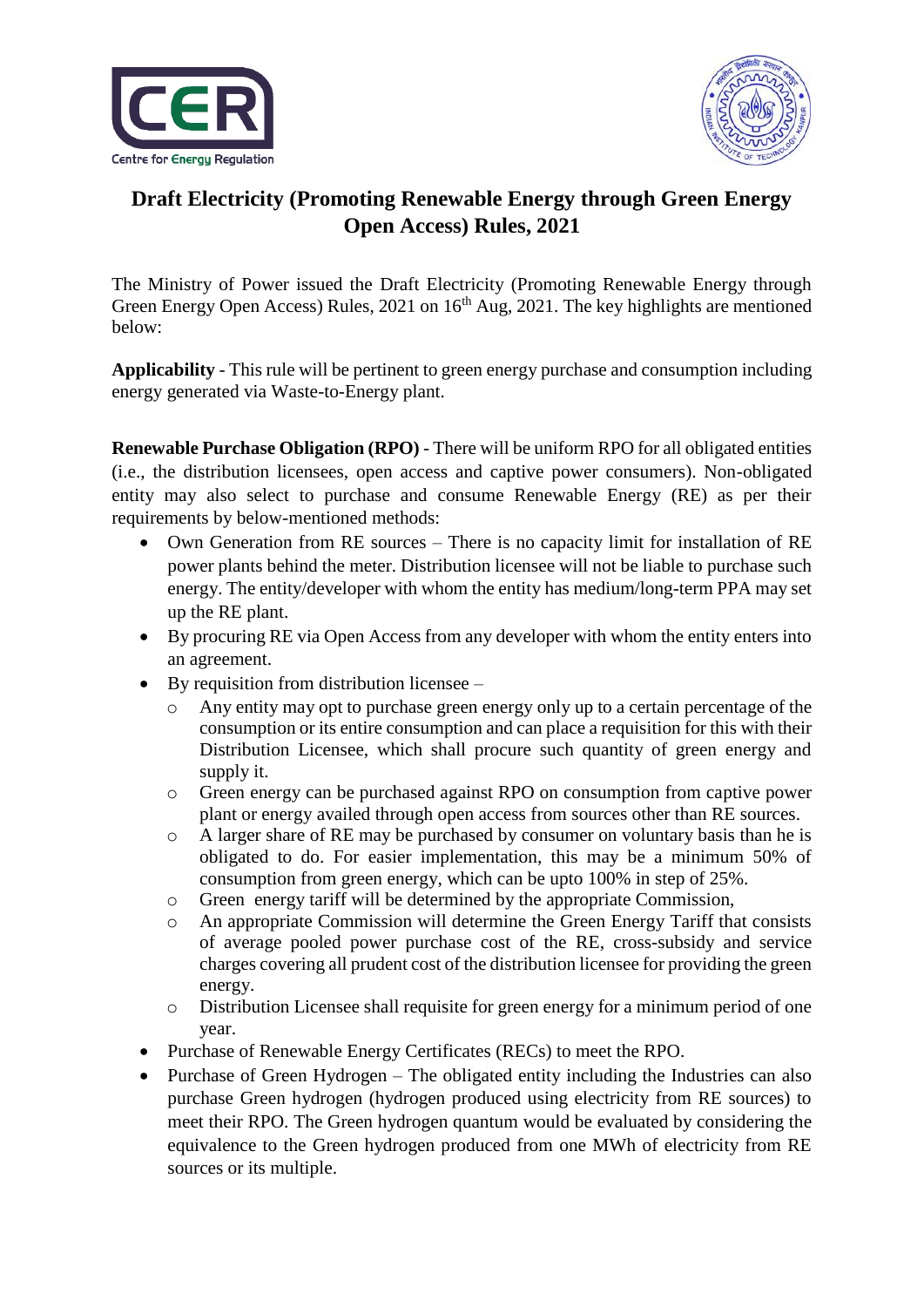



**Green Energy Open Access** (GEOA) – To provide GEOA to consumers who wants to use it, the Appropriate Commission shall prepare regulations in line with this Rule.

The Consumers, except captive consumers, having contracted demand/sanctioned load of 100 kW and above shall be eligible to take power through green energy open access.

The reasonable conditions such as the minimum number of time blocks for which the consumer shall not change the quantum of power consumed through open access may be imposed so as to avoid high variation in demand to be met by the distribution licensee.

**Procedure for grant of Green Energy Open Access** - If sufficient spare capacity in the transmission system is available, then short and medium term open access shall be allowed whereas for long term open access, the transmission system may be augmented. However, priority shall be given to long term in the existing system if spare capacity is available. Further, open access for non-fossil fuel sources shall be given priority over the open access from the fossil fuel.

**Banking** - Banking may be allowed on monthly basis on payment of charges to compensate additional costs to the distribution licensee incurred by the Banking. The amount of banked energy by green open access consumers should not exceed 10% of the consumers' total yearly energy consumption from the distribution licensee.

**Cross Subsidy Surcharge** – Cross Subsidy Surcharge and Additional Surcharge will not be applicable for power that are produced from Waste-to-Energy plant. The surcharge for green open access consumer purchasing green energy, from a generating plant using renewable energy sources, shall not be increased, during twelve years from the date of commissioning of the generating plant using renewable energy sources, by more than fifty percent of the surcharge fixed for the year in which open access is granted.

The rating/labelling of the consumer will be based on the percentage of green energy purchased from the distribution licensee.

The draft document can be accessed [here](https://cer.iitk.ac.in/odf_assets/upload_files/Seeking_comments_on_Draft_Electricity_Promoting_renewable_energy_through_Green_Energy_Open_Access%20_Rules_2021.pdf)

## **CER Opinion**

- **1. Renewable Purchase Obligation (RPO) (Rule 4):** As per the draft Rule (4.1), *"There shall be uniform Renewable Purchase Obligation, on all obligated entities that is – the distribution licensees, open access consumers and captive power consumers".* However, it needs to be clarified whether the uniformity of RPO on obligated entities is across the country or across these three set of obligated entities within a state.
- **2. Defining 'Behind the meter' Generation Sources (Rule 4):** Rule (4.2 (A)) provides the definition of 'Behind the meter' as "*the electricity generated for their own use and not for injection of such power into the electricity grid*". Although, in the case of captive (group) and specifically plant not located on the premises of the consumer, such power generated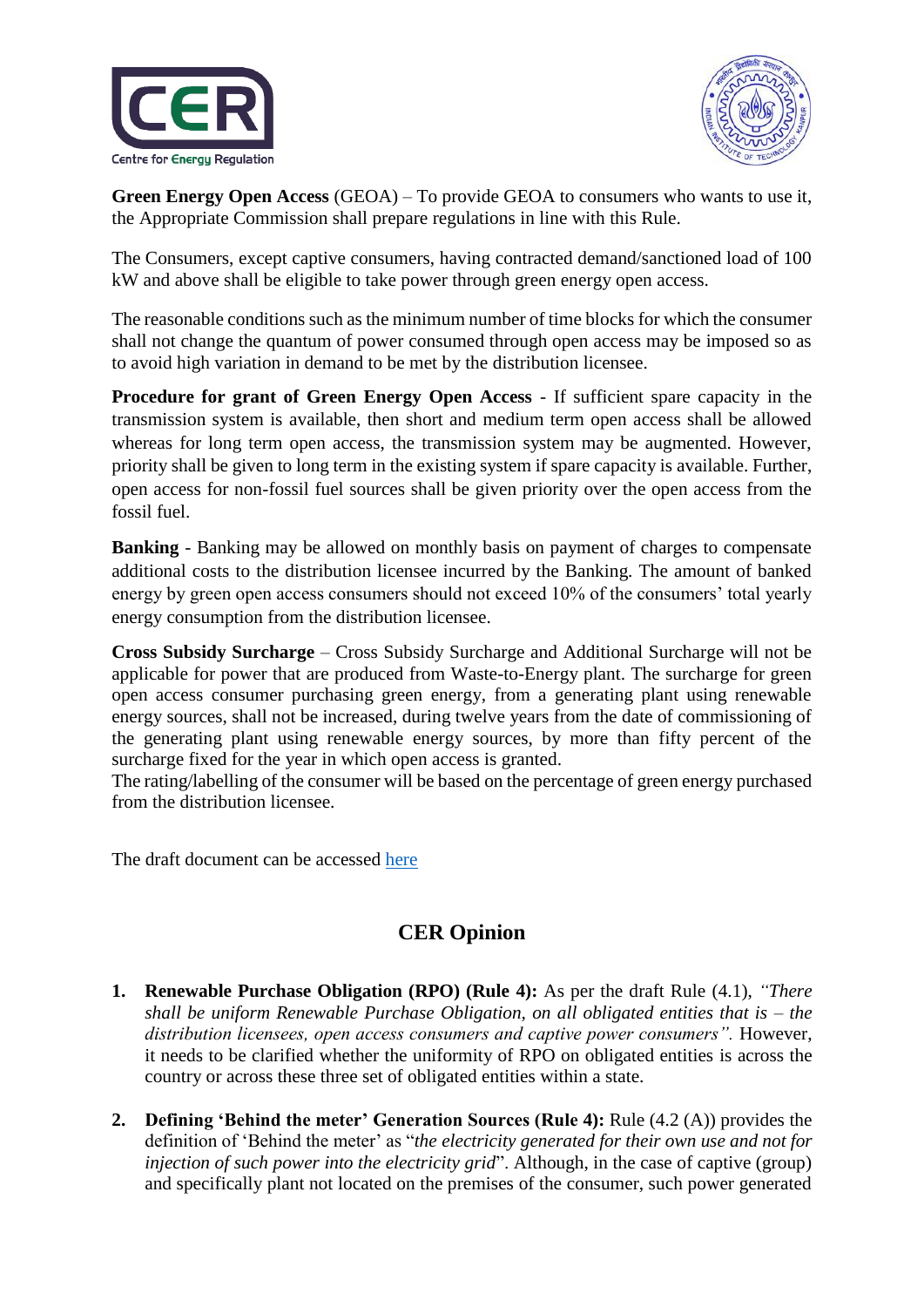

1



for their own use would have to be 'injected' into the electricity grid for wheeling the same to the premises of the consumers. Hence, the above definition need to be modified appropriately.

- **3. Components of Tariff for Green Energy (Rule (4.2 (C))):** Rule (4.2 ((C) (d))) provides for the delineation of tariff determined by the appropriate Commission. The identified components herein should not limit the respective Commission from including other additional components towards determination of tariff for green energy. For example, the cost of purchase of Renewable Energy Certificates (RECs), network charges, application of network losses etc.
- **4. Designing a Product for Green Energy (Rule 4):** *Singh (2009)<sup>1</sup>* A green product to be offered by a distribution licensee would generally be defined as a percentage of part of the product portfolio. Furthermore, it may not be possible for a consumer to forecast a required quantum for required energy for the coming year. Thus, the distribution licensee should be informed of the intent of consumer in purchasing a green electricity product with certain proportion of renewable energy. By choosing a particular green product (say, 100% green, 50% green etc.), the consumer would have appropriately informed the utility of the expected demand for green energy.
- **5. Pre-Specification of Advance Quantum of Green Energy (Rule (4.2 (C)))**: Rule (4.2 ((C) (e))) states that "*The quantum of green energy shall be pre-specified for at least one year*". In light of the above-mentioned comment, such pre-specification of green energy quantum would not be required.
- **6. Green Energy Open Access (Rule 5):** As per the draft Rule, contracted demand/sanctioned load of large consumers is given in hundred kW and above. The contracted demand/sanctioned load for large consumers is generally specified in kVA, and should be incorporated so. Furthermore, the proviso regarding minimum number of time blocks should be modified as the 'minimum number of **continuous** time blocks for which the consumer shall not change the quantum of power consumed' (emphasis added).
- **7. Banking of Green Energy (Rule 8.1):** According to Rule 8.1 "*Banking may be permitted on monthly basis on payment of charges to compensate additional costs, if any, to the distribution licensee by the Banking. The appropriate Commission shall fix the applicable charges*". It is suggested that TOD based banking and withdrawal of green energy should be provided for green open access consumers.
- **8. Cross Subsidy Surcharge (Rule 9):** As per the first proviso given in Rule 9 (a) "*the surcharge for green open access consumer purchasing green energy, from a generating plant using renewable energy sources, shall not be increased, during twelve years from the date of commissioning of the generating plant using renewable energy sources, by more than fifty percent of the surcharge fixed for the year in which open access is granted*".

<sup>1</sup> Singh A. 2009. A market for renewable energy credits in the Indian power sector, Renewable and Sustainable Energy Reviews; 13(3): 643-652. https://doi.org/10.1016/j.rser.2007.10.011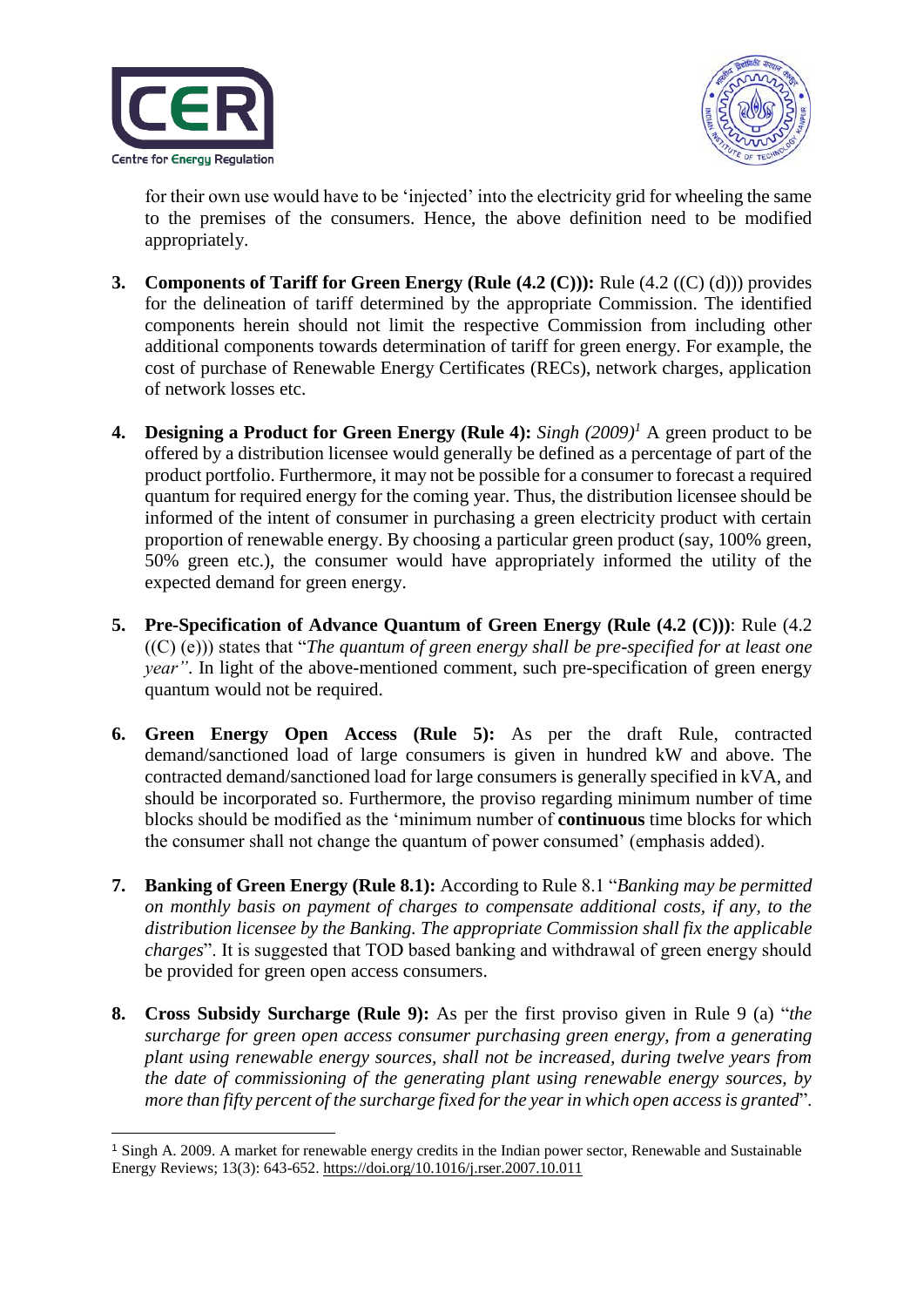



 $x_{t=12} \leq 1.5x_{t=1}$  (1) where  $x_t$  is the Cross Subsidy Surcharge for  $t<sup>th</sup>$  year

A new proviso may be added just after the above-mentioned proviso: 'Provided that the Cross Subsidy Surcharge may not exceed the limit prescribed in the prevailing tariff policy'. The tariff policy (2016) aims to reduce Cross Subsidy Surcharge to 20% of its opening level in 2010-11.

## $x_t \le 20\%$  of ACoS (2)

Clearly the above proviso is not in line with the tariff policy and need to be modified accordingly.

- **9. Applicability of Additional Surcharge (Rule 9 (a)):** The second proviso of Rule 9 (a) needs to be corrected as - the applicability of additional surcharge as specified in the Electricity Act 2003 refers to the assets stranded because of the consumer seeking open access. It is important to highlight that these provision of the Act would prevail over the 'non applicability of additional surcharge' as specified in these rules.
- **10. Cross Subsidy Surcharge and Additional Surcharge for Waste-to-Energy (Rule 9 (a)):** As per the third proviso in Rule 9 (a) "*Cross Subsidy Surcharge and Additional Surcharge shall not be applicable in case power produced from a Waste-to-Energy plant is supplied to the open access consumer"*. It needs to be clarified whether waste-to-energy plants includes those based on agricultural waste or municipal waste or both. Moreover, instead of providing exemption of Cross Subsidy Surcharge to waste-to energy plants, it will be economically efficient to provide additional support for the electricity generation from waste-to energy plants. This will avoid the asymmetric treatment of technologybased cross subsidy surcharge.
- **11. Green Certificate (Rule 10):** *Singh (2009)* and *Singh (2010)*<sup>2</sup> proposed merger of an energy efficiency certificate (ESCerts) scheme that may be launched in future (This was later launched under the PAT scheme) with the then suggested REC market. Given the common decarbonisation attribute of the RECs and the ESCerts, merger of the later market in the former would provide numerous benefits for the both. This would not only enhance the overall cost effectiveness of cost of compliance by the obligated entities (for RPO as well as energy efficiency target under the respective framework) but also enhance the footprint of the REC+ESCerts market, provide missing liquidity and efficiency to the ESCerts market.

<sup>1</sup> <sup>2</sup> Singh, A. 2010. "Economics, Regulation and Implementation Strategy for Renewable Energy Certificates in India" in India Infrastructure Report 2010, Oxford Univ. Press. https://papers.ssrn.com/sol3/papers.cfm?abstract\_id=3440253